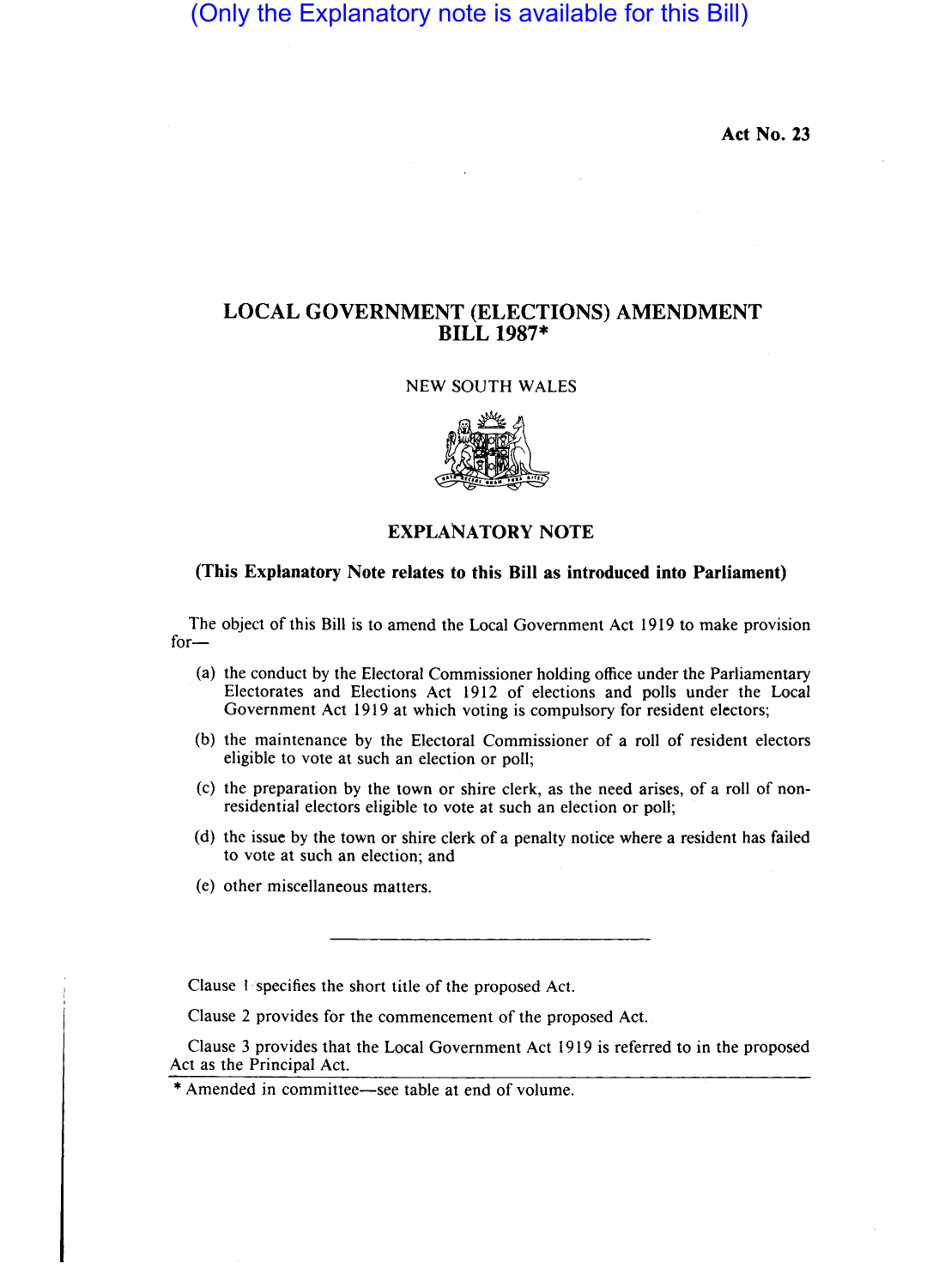Clause 4 is a formal provision that gives effect to the Schedules of amendments.

Clause 5 dispenses with the necessity for an election of the Warringah Shire Council on the statutory date for council elections (26 September 1987) if a fresh election for the council is held in 1987 before that date.

Clause 6 gives effect to the transitional provisions in Schedule 7.

Clause 7 amends the Justices Act 1902 in a manner that applies the follow up and enforcement provisions of that Act to penalty notices served on persons who fail to vote at an election or poll under the Principal Act at which voting is compulsory.

SCHEDULE 1-AMENDMENTS TO PART I OF THE PRINCIPAL ACT

Schedule I inserts in the Principal Act certain definitions required for the purposes of the amendments to be effected by the proposed Act.

SCHEDULE 2-AMENDMENTS TO PART IV OF THE PRINCIPAL ACT

Schedule 2 (I) enables the Electoral Commissioner to conduct any poll required to be held for the purpose of determining whether a mayor or shire president should be elected by the electors at a general election.

Schedule 2 (2) provides that the holder of a civic office does not incur disqualification from office because of a loss, while holding the office, of qualification as an elector.

Schedule 2 (3) provides for vacation of office by an alderman or councillor after failing to attend 3 consecutive ordinary meetings of the council without the leave of the council.

Schedule 2 (4) clarifies the meaning of "year" in relation to the number of meetings of a council during a year.

Schedule 2 (5) enables the Minister, on the application of a council, to dispense with an election to fill an extraordinary vacancy on the council if the vacancy occurs after I January in the year of an ordinary election.

Schedule 2 (6) requires the returning officer to obtain the approval of the Electoral Commissioner before fixing and advertising the date for an extraordinary election.

Schedule 2 (7) makes consequential amendments.

Schedule 2 (8) makes a consequential amendment.

SCHEDULE 3-AMENDMENTS TO PART V OF THE PRINCIPAL ACT

Schedule 3 (I) makes a consequential amendment.

Schedule 3 (2) makes a consequential amendment.

Schedule 3 (3) has the effect of preventing more than one non-resident vote in relation to land in a ward or riding if the land is owned jointly or severally, or by a corporation, or by trustees.

Schedule 3 (4) provides for determination of the date at which a person is eligible to be enrolled, or to vote, as a resident.

Schedule 3 (5) makes a consequential amendment.

Schedule 3 (6) makes gender neutralising and consequential amendments.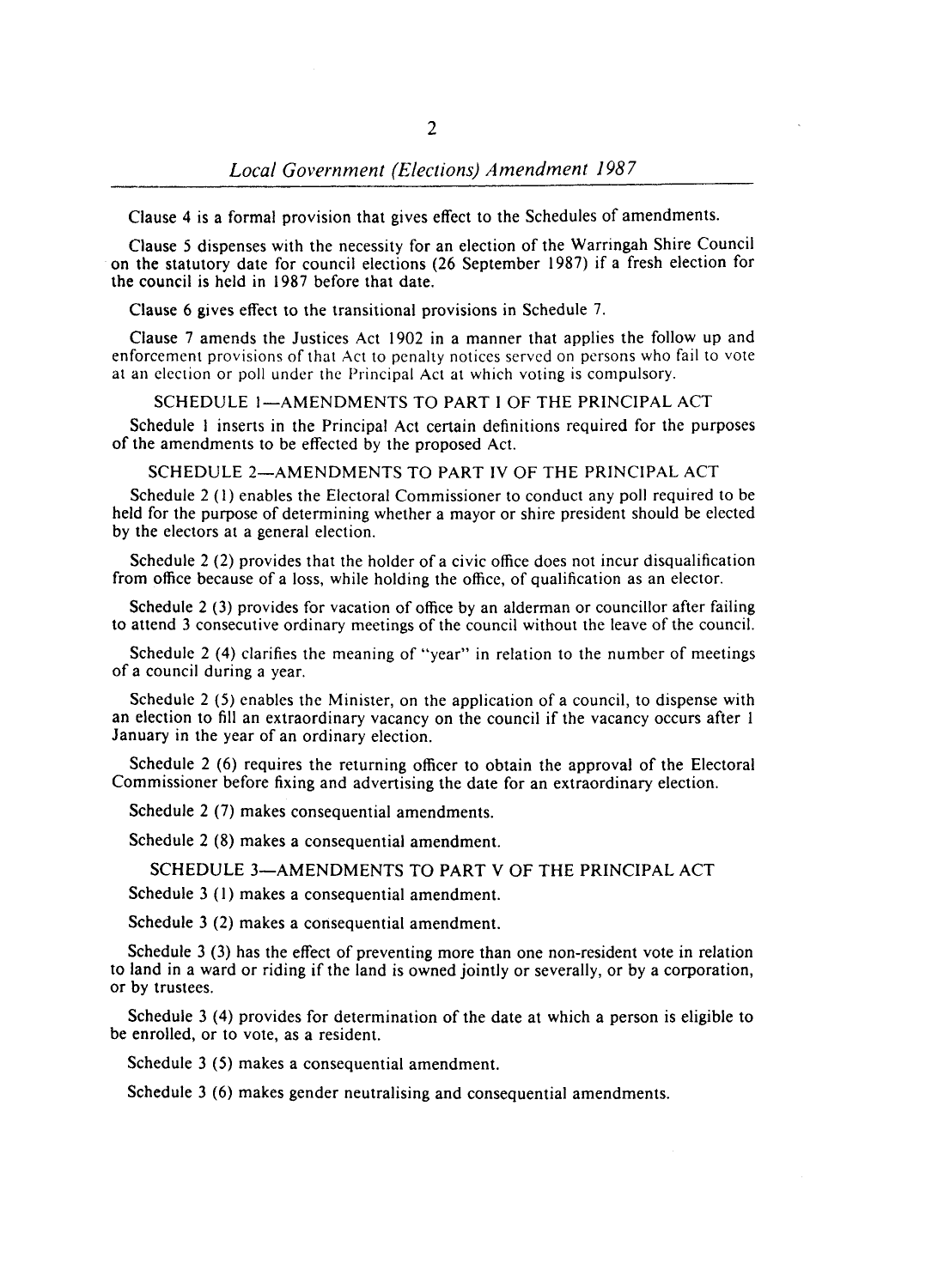Schedule 3 (7) makes consequential amendments.

Schedule 3 (8) makes a consequential amendment.

Schedule 3 (9) repeals Division 4 of Part V of the Principal Act and substitutes a new Division 4 in which-

- (a) proposed section 63A provides for the interpretation of the new Division;
- (b) proposed section 64 makes general provision with respect to the roll of electors consisting of the residential roll and the non-residential roll;
- (c) proposed section 65 provides for the keeping by the Electoral Commissioner of the residential roll;
- (d) proposed section 65A provides for the preparation by the town or shire clerk of a non-residential roll for each election or poll to be conducted by the Electoral Commissioner and for its ceasing to have effect 3 months after the election or poll; and
- (e) proposed section 66 provides that a person qualified for enrolment in more than one ward or riding in a council area may be enrolled only in respect of one of them.

Schedule 3 (10) provides for-

- (a) the conduct of specified elections and polls (being those at which voting by resident electors is compulsory) by the Electoral Commissioner;
- (b) the appointment by the Electoral Commissioner of a returning officer (who will usually be the town or shire clerk) for each council area; and
- (c) enables the Electoral Commissioner to make such other arrangements as are necessary for the conduct of an election or poll.

Schedule 3 (11) enables the Electoral Commissioner to delegate functions under the Principal Act.

Schedule 3 (12) makes consequential amendments.

Schedule 3 (13) makes consequential amendments.

Schedule 3 (14) substitutes sections  $74C-74F$  which provide for the service of a penalty notice by the town or shire clerk on a resident who fails to vote at an election or poll at which voting is compulsory. The penalty notice would enable the resident to avoid further proceedings (fine \$50) by giving a sufficient reason for the failure to vote or by paying to the council a penalty of \$25.

Schedule 3 (15)–(18) makes consequential amendments.

SCHEDULE 4-AMENDMENT TO PART VI OF THE PRINCIPAL ACT

Schedule 4 makes a consequential amendment.

#### SCHEDULE 5-AMENDMENT TO PART XXIVA OF THE PRINCIPAL ACT

Schedule 5 provides for the compilation of rolls of electors following establishment of a local district and for the conduct by the Electoral Commissioner of an election to determine the elected members of the district committee.